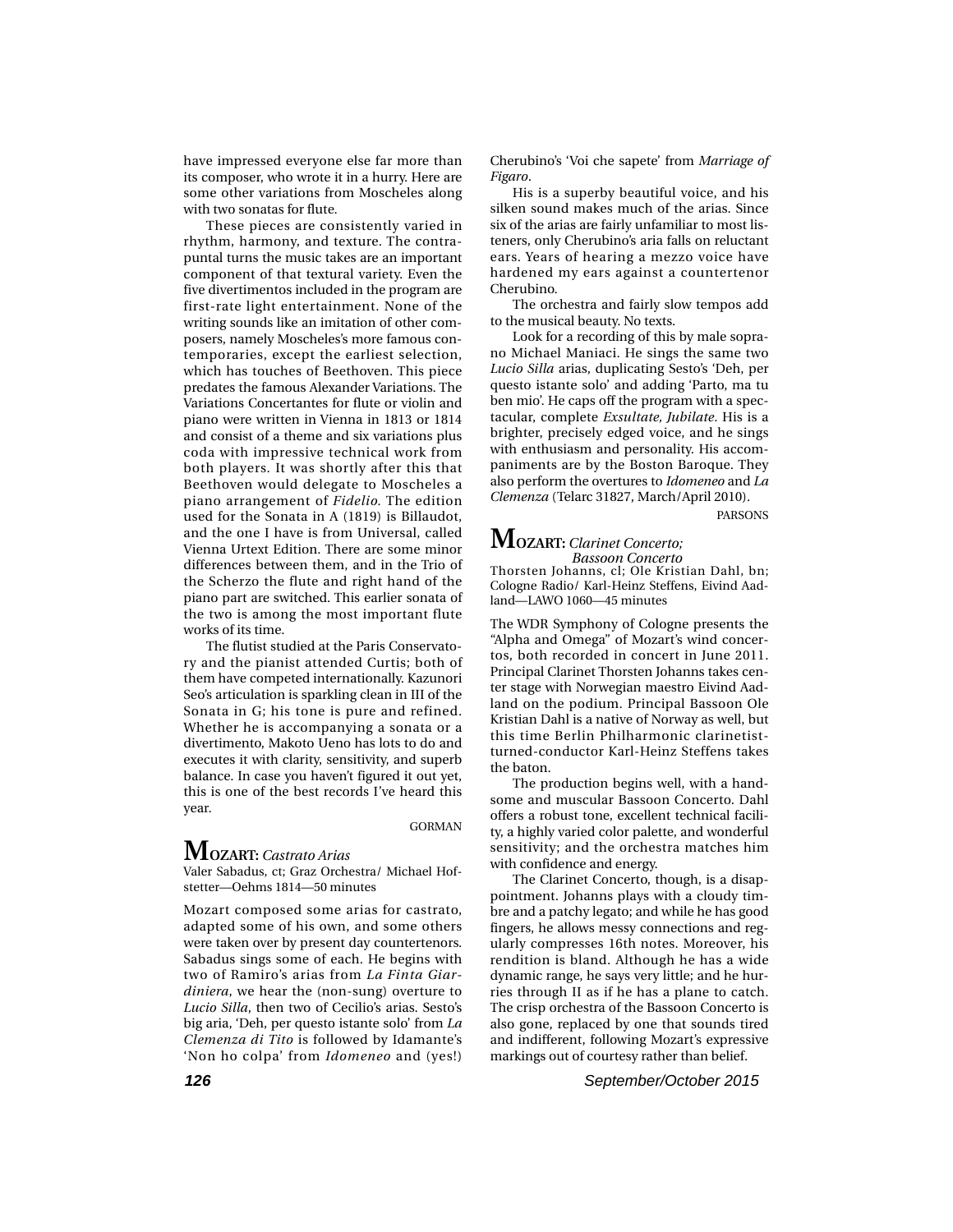The WDR Symphony is still a superb ensemble, and even the greatest orchestras in the world have a bad day. But why package it for the world to hear?

HANUDEL

# **MOZART:** *Flute Concertos*

Paul Fried; Maria Casale, hp; Virtuosi de Los Angeles/ Paul Fried

Golden Tone 9—75 minutes (800-BUY-MYCD)

*Flute & Harp Concerto;* **BACH,CPE:** *Flute Concerto in D minor;* **HENZE:** *Sentiments of CPE Bach* Maria Cecilia Munoz, fl; Sarah O-Brien, hp; Basel Chamber Orchestra

Ars 38158 [SACD] 64 minutes

In 1982, Hans Werner Henze transcribed a CPE Bach Fantasia in F-sharp minor from 1787 for flute, harp, string orchestra, and violin. It is a substantial, 15-minute work full of contrasting textures and harmonies that have been further explored by setting a string quartet apart from the string orchestra accompaniment. For these reasons, sometimes it sounds modern and sometimes baroque, which can probably also be said about the original!

The playing of the Basel Chamber Orchestra, apparently without conductor, is oriented more toward refinement than drama. This notably informs their approach to CPE Bach and his modern reincarnation. Their dynamic range tends toward the softer end, and in fact they are the softest accompanying group I have heard in a concerto. Lest you think it is all sedate, watch out for the storm-like introduction to the third movement of the Bach!

Maria Munoz is a very polished young player from Argentina who has won several international competitions. She is currently principal flutist of two orchestras in Switzerland and also plays in the orchestra of the Colon Theater of Buenos Aires. Her instrument is an 18k gold Muramatsu flute. Sarah O'Brien has been principal harpist of the Munich Philharmonic and Amsterdam Concertgebouw Orchestra and taught at the Mozarteum in Salzburg, Sibelius Academy in Finland, Juilliard, and universities in Zurich, Basel, and Rotterdam. She plays her Lyon and Healy harp exceedingly well, but the highest notes get lost in the Mozart. The balances among flute, harp, and the orchestra are otherwise superb, but the perfect finish to the sound leaves a dull impression about the playing despite the clarity.

Paul Fried has played principal flute with the Pittsburgh Symphony, New York Chamber Symphony, Boston Symphony, and Berlin Philharmonic. He has also recorded more than 200 film scores as a studio musician in Los Angeles. Harpist Maria Casale won the 1989 USA International Harp Competition held at Indiana University. She has since played in many orchestras in Southern California, including the Philharmonic, Opera, and Chamber Orchestras of Los Angeles, Hollywood Bowl Orchestra, and San Luis Obispo Mozart Festival. Both Fried and Casale attended Juilliard.

Although Maria Munoz lacks no gifts, Paul Fried's playing is more delicious. His sound expresses a joy that is absent from the other recording, and it's just the way I like to hear Mozart—except the tendency toward overenthusiastic trills. Harpist Maria Casale comes though high and low and matches Fried's splendor with vibrant playing of her own. The string complement in this group is too small, which gives the winds of the orchestra too much presence. The violins get lost in the horns sometimes. Also, very slight intonation problems exist, but pass by quickly. The fine playing in the cadenzas more than makes up for this. Fried wrote the cadenzas in the two concertos for solo flute, and the ones in the Flute and Harp Concerto are given a dazzling rendition.

Both recordings, then, are quite good with slight defects that can have a larger influence since they affect everything. There is reason enough to hear both. Based merely on this comparison, Fried and Casale offer first-rate delight with less than first-rate backing. For other choices, consult the Overview (May/ June 2008).

#### GORMAN

### **MOZART:** *Flute & Harp Concerto; Wind Symphonie Concertant*

Per Flemström, fl; Pavel Sokolov, ob; Leif Arne Pedersen, cl; Per Hannisdal, bn; Inger Besserudhagen, hn; Birgitte Volan Havik, hp; Oslo Philharmonic/ Alan Buribayev, Arvid Engegard

LAWO 1071—58 minutes

All of the soloists here are principals of the Oslo Philharmonic. The winds in the Sinfonia Concertante have tight ensemble, upbeat buoyancy, excellent forward pulse, fine inflection to their phrases, and not only balance one another but dovetail nicely when stitching their lines together—except, that is, in the second movement, which is quite plodding. So is Arvi Engegard's orchestral introduction, not because of the tempo but the length with which the strings hold their notes at the end of phrases and the lack of rhythmic uplift. The